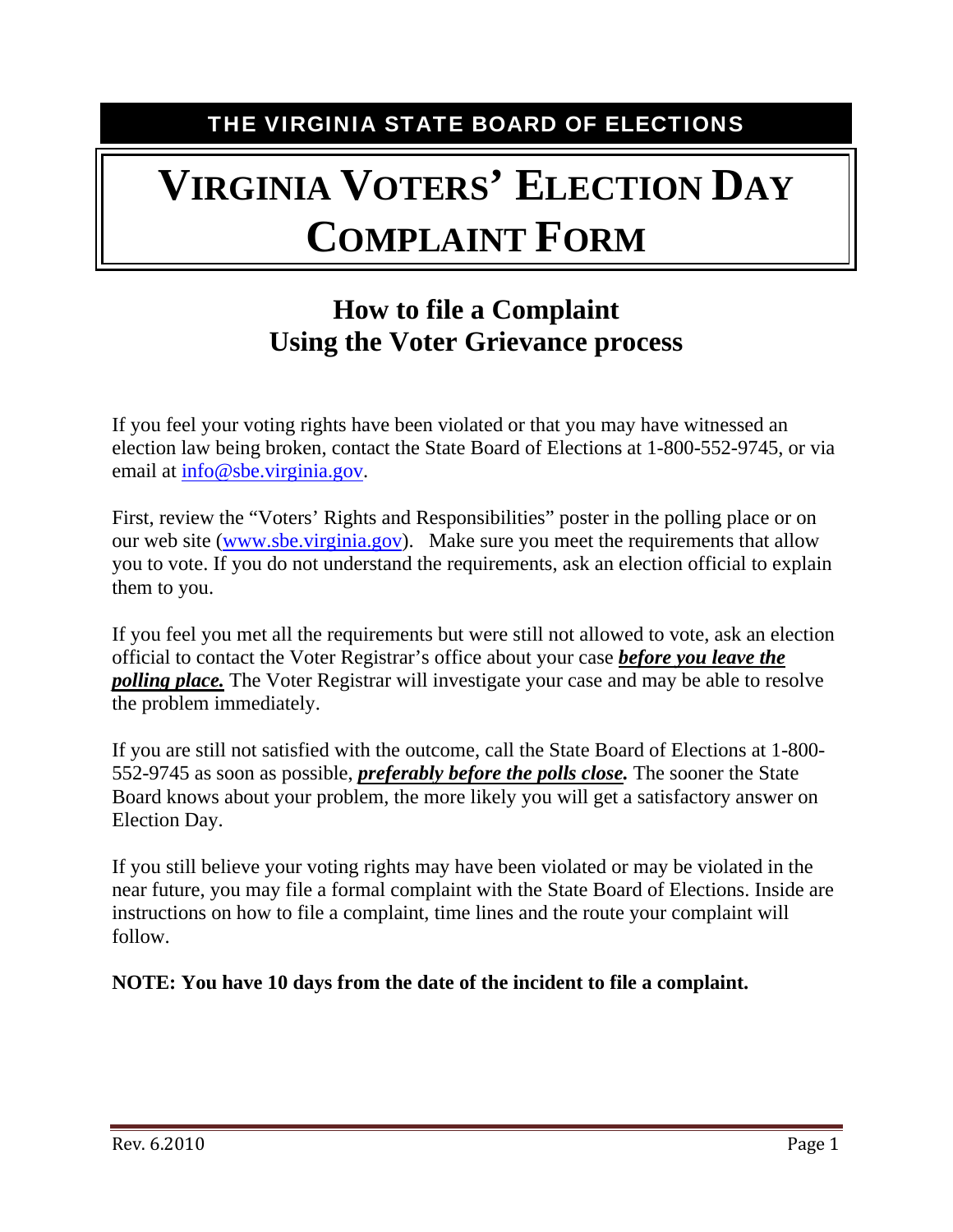#### **How to file a complaint:**

- 1. Fill out the Complaint Form (also available at www.sbe.virginia.gov). Provide as much information as possible so we can fully understand the nature of the problem.
- 2. Have the Complaint Form notarized.
- 3. Mail the signed and notarized form to: Deputy Secretary Virginia State Board of Elections 1100 Bank Street,  $1<sup>st</sup>$  Floor Richmond, VA 23219

#### **The State Board will review and address your complaint using the following process:**

#### **First Level of Resolution: The Deputy Secretary of the State Board of Elections**

The Deputy Secretary has 15 days from the receipt of your complaint to:

- To determine if the complaint is valid and resolve it.
- If the complaint is not valid, the Deputy Secretary will list the reasons for this decision and inform you in writing of your right to use the Alternative Dispute Resolution Process (ADR).
- If there are several similar complaints then the Deputy Secretary may determine that the complaints can be resolved with a policy change. In this case, you will receive written notice of the steps taken to resolve the issue.

If you are unsatisfied with the Deputy Secretary's decision, you have 10 days from the date of the decision to appeal and use the second level (ADR.)

#### **Second Level of Resolution: Alternative Dispute Resolution (ADR)**

The ADR specialist has 30 days to resolve your issue. The ADR specialist will contact you to set up a meeting. At this meeting, the ADR specialist will assist the people in dispute to come up with a solution. If this recommendation does not satisfy everyone involved, you have 10 days to request a hearing before the full State Board of Elections.

#### **Third Level of Resolution: Hearing before the State Board of Elections**

If a Board meeting is not scheduled within 30 days, SBE will request additional time to hear the case. If you refuse the additional time request, the State Board of Elections will hold a special meeting to hear your complaint.

*The Help America Vote Act of 2002, requires that all grievances submitted to the State Board of Elections be resolved within 90 days. As a result, the timelines listed above must be followed exactly or you risk losing your right to have your complaint resolved.* 

*At the hearing, you will have the opportunity to present your case before the Board. The Board will then determine, by majority vote, if there is a violation of any provision of the voting rights outlined above.* 

The Board has the final say on all complaints filed. All complaints settled before the Board will be explained in full detail on State Board of Elections' website and in the Board minutes.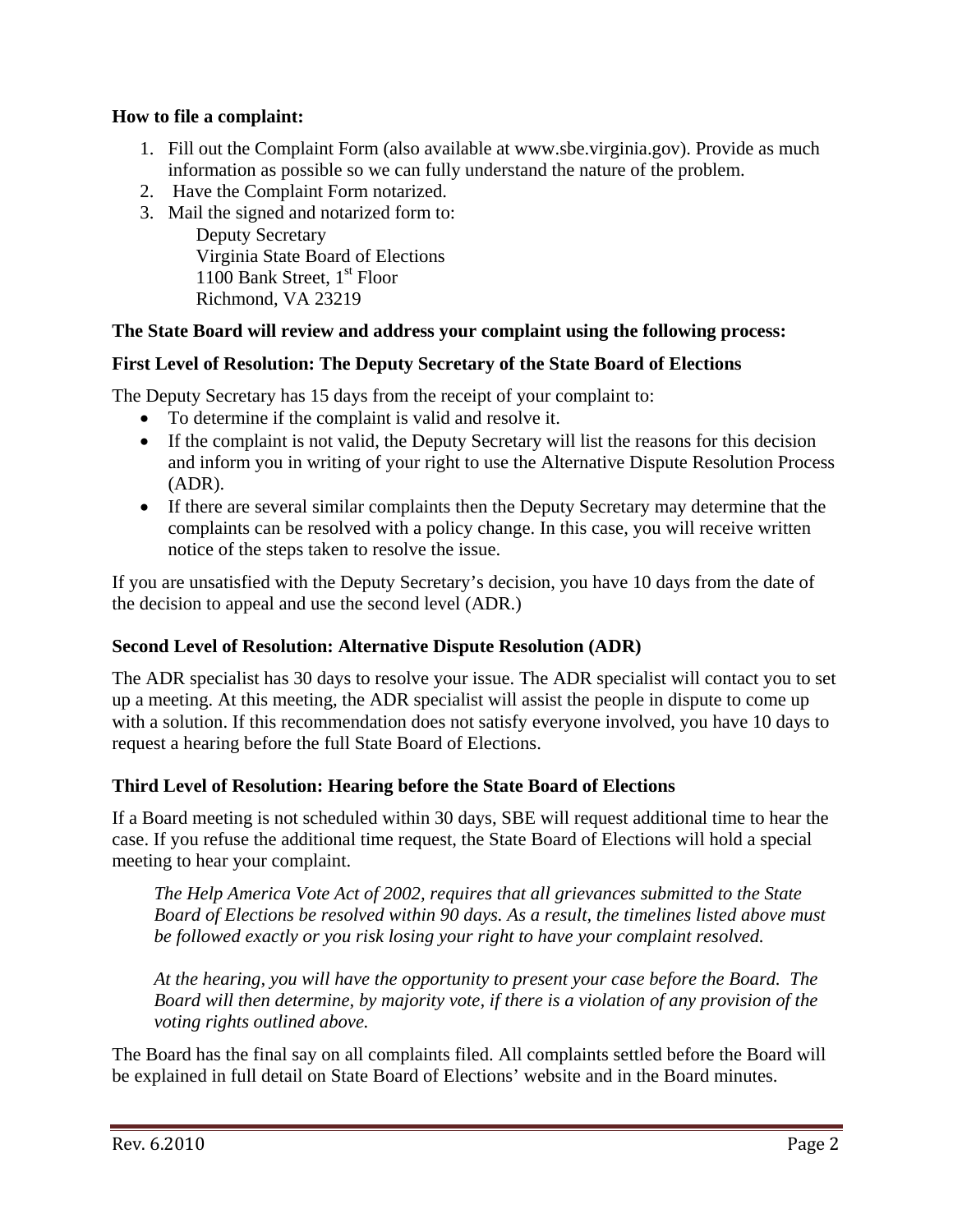# **VIRGINIA VOTERS' ELECTION DAY COMPLAINT FORM**

**Ask an Election Official to help you if you need assistance completing this form. Please write legibly.** 

| Your Name (last, first, middle)                  |                                 |             | <b>Today's Date</b> |                 |
|--------------------------------------------------|---------------------------------|-------------|---------------------|-----------------|
|                                                  |                                 |             |                     |                 |
| <b>Your Address (Number and Street)</b>          | <b>City</b>                     |             | <b>State</b>        | <b>Zip Code</b> |
|                                                  |                                 |             |                     |                 |
| Your Daytime telephone number                    | <b>Email address (optional)</b> |             |                     |                 |
|                                                  |                                 |             |                     |                 |
| <b>Polling Place Name</b>                        |                                 |             |                     |                 |
|                                                  |                                 |             |                     |                 |
| <b>Polling Place Address (Number and Street)</b> |                                 | <b>City</b> | <b>State</b>        | <b>Zip Code</b> |
|                                                  |                                 |             |                     |                 |
| Name of Election Official or Volunteer if known  |                                 |             |                     |                 |
|                                                  |                                 |             |                     |                 |
| <b>Date of Incident</b>                          |                                 |             |                     |                 |
|                                                  |                                 |             |                     |                 |
| <b>Describe Your Complaint</b>                   |                                 |             |                     |                 |
|                                                  |                                 |             |                     |                 |
|                                                  |                                 |             |                     |                 |
|                                                  |                                 |             |                     |                 |
|                                                  |                                 |             |                     |                 |
| <b>Your Signature</b>                            |                                 |             |                     |                 |
|                                                  |                                 |             |                     |                 |
| <b>Notary's Signature</b>                        |                                 |             | <b>Date</b>         |                 |
|                                                  |                                 |             |                     |                 |
| <b>Notary's Commission Expiration Date</b>       |                                 |             |                     |                 |
| <b>OFFICE USE ONLY</b>                           |                                 |             |                     |                 |
| <b>Complaint Number:</b>                         |                                 |             |                     |                 |
|                                                  |                                 |             |                     |                 |

**Date Received:** 

**Date Sent to ADR Specialist:** 

**Hearing Date:** 

**Date Closed:** 

Rev 08/04